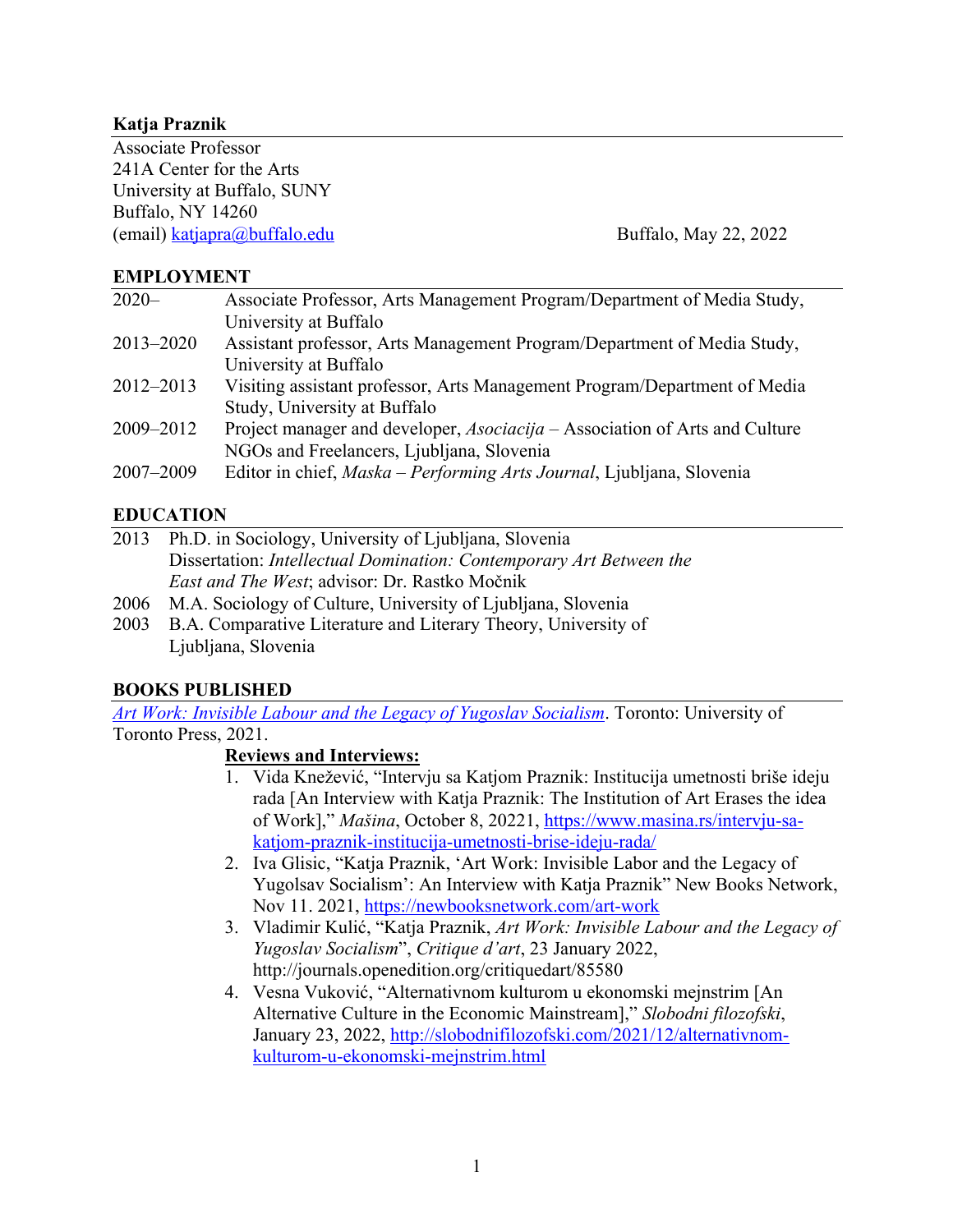*Paradoks neplačanega umetniškega dela: avtonomija umetnosti, avantgarda in kulturna politika na prehodu v postsocializem* [The Paradox of Unpaid Artistic Labor: The Autonomy of Art, the Avant-Garde, and Cultural Policy in the Transition to Post-Socialism]. Ljubljana: Založba Sophia, 2016.

> **Excerpts** of two chapters reprinted in a Slovene newspaper supplement *vSoboto*, and an in *Maska – performing arts journal*.

### **Reviews and Interviews:**

- 1. Kristina Božič, "Zakaj ne bi zahtevali, da država uredi delovne razmere? Intervju s Katjo Praznik [Why wouldn't we demand that the state regulates the working conditions? An Interview with Katja Praznik]", *Večer – vSoboto*, vol. 73, no. 52, pp. 12–15.
- 2. Magda Tušar, "Payment and Love: Conversation with Katja Praznik," Kulturni Fokus [Culture Focus], RTV SLO – Radio and Television Slovenia, May 19, 2017.
- 3. Jasna Jasna Žmak, "The Paradox of Artistic Labor: An Interview with Katja Praznik," *Art Margins Online*, Juy 30, 2017.
- 4. Jasna Jasna Žmak, "Katja Praznik: Umjetnički rad je stvaran rad, a ne božanska intervencija [Katja Praznik: Artistic work is actual labor and not a divine intervention]," *Vox Feminae*, June 13, 2017.
- 5. Kaja Kraner, "Umetniško delo umetnost in delo [Artwork Art and Work]," Art-area, Radio Študent Ljubljana, March 28, 2017.
- 6. Blaž Gselman "Ime česa je umetniški genij?" [The name of what is artistic genius?] *Dialogi* 53, no. 9 (2017): 153–155.
- 7. Goran Pavlić, "Katja Praznik, Paradoks neplačanega umetniškega dela" *3k: kapital, klasa, kritika* , no 4. (2017):197–201.
- 8. Jasmina Šepetavc, "Katja Praznik, Paradoks neplačanega umetniškega dela", *Družboslovne razprave* 35, no. 92 (2019): 109–112.

*Ideologije plesnega telesa* [Ideologies of the Dancing Body, 123 pages]. Published as half of the two-author publication, *Kronotopografije plesa: Dve razpravi* [Chronotopographies of Dance: Two Inquiries (second author Eda Čufer)]. Ljubljana: Zavod Emanat, 2010.

### **Reviews and Interviews:**

- 1. Ana Perne, "Knjiga dveh razprav The Book of Two Discussions," *Maska – performing arts journal*, vol. XXVI, no. 137–138 (2011): 74–75.
- 2. Pia Brezavšček, "O dveh kronotopografskih razpravah [On two chronotopographic discussions," Teritorij teatra [The Theatre Territory], Radio Študent, Ljubljana 28. 2. 2011
- 3. Books on 46. Maribor Theatre Festival, public conversation with Katja Praznik, Oct 19, 2011

# **ARTICLES IN PEER-REVIEWED JOURNALS**

- "Artists as Workers: The Undoing of Yugoslav Socialism and the Politics of Unpaid Labor." *Social Text* 144, vol. 38, no. 3 (2020): 83–115
- "Plačajte umetnike: taktike boja v prekarnih časih [Pay the Artists: Tactics of Struggle in Precarious Times]." *Časopis za kritiko znanosti* /*Journal for the Critique of Science* XLVI, no. 272 (2018): 104–114.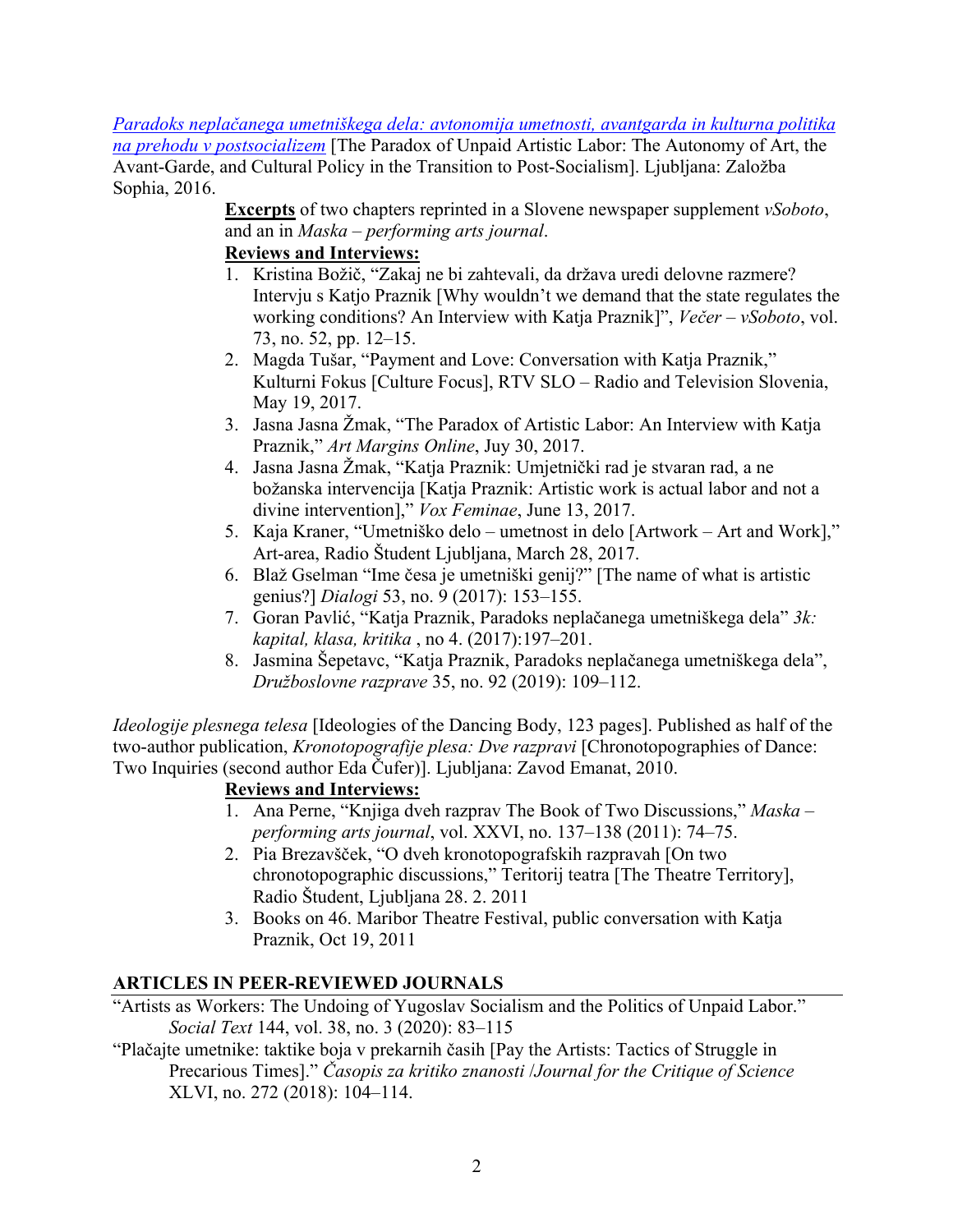- "Autonomy or Disavowal of Socioeconomic Context: The Case of Law for Independent Cultural Workers in Slovenia." *Historical Materialism* 26, no. 1 (2018): 103–135.
- "Independence or Competition: Art Workers in Slovenia." *KPY Cultural Policy Yearbook 2016: Independent Republic of Culture*. Serhan Ada (ed.). Istanbul: Bilgi University Press, 2017, 19–27.
- "Mesto žensk med strukturno podrejenostjo in tranzicijsko utajo razrednih razmerij" [City of Women between a Structural Subordination and Effects of Concealed Class Relations During Post-Socialist Transition]. *Časopis za kritiko znanosti* /*Journal for the Critique of Science* XLIII, no. 261 (2015): 74–89.
- "The crucial question seems to me how is democracy institutionalized...' A Conversation with Darko Suvin." *Extrapolations* 53, no. 2 (2012): 233–240.
- "Ideologije uprizarjanja plesnega telesa: Yvonne Rainer in Pina Bausch" [Performing Ideologies of the Dancing Body: Yvonne Rainer and Pina Bausch]. *Dialogi* 45, no. 5-6 (2009): 49– 70.
- "Sodobni ples v Sloveniji Strategije preživetja otrok poltačene zgodovine" [Contemporary Dance in Slovenia – The Survival Strategies of the Children of Suppressed History], *Amfiteater* 1, no. 1 (2008): 207–222.

# **BOOK CHAPTERS IN EDITED VOLUMES**

"They Call It Creativity, We Call It Exploitation! The Legacy of Yugoslav Socialism and the Class Character of the Autonomy." *Paths to Autonomy*, Noah Brehmer and Vaida Stepanovaite (eds.). New York: Autonomedia/Minor Compositions, 2022 (*forthcoming)* "Invisible Labor, or Until When Will We Reproduce the Exploitation of Labor in the Arts?"

*Routledge Companion to Marxism in Art History*, Tijen Tunali and Brian Winkenweder (eds.). New York: Routledge, 2023 (*forthcoming*)

- "Plate za rad u umetnosti i nasuprot njemu: o ekonomiji, autonomiji i budućnosti rada u umetnosti." *Rad u umjetnosti: zbornik Udruženja likovnih umetnika Srbije #1*, VahidaRamujkić and Milan Đorđević (eds). Beograd: Udruženje likovnih umetnika Srbije, 2021, pp. 243–256.
- "Wages for and against Art Work: On Economy, Autonomy, and the Future of Artistic Labor." *Reshape: A Workbook to Reimagine the Art World*. Dirk De Wit (ed.). Brussels: Flanders Art Institute, 2021; /*Reshape*. Dec 8, 2020 https://reshape.network/article/wages-for-andagainst-art-work-on-economy-autonomy-and-the-future-of-artistic-labour
- "Letter to the Editor/Prejeli smo." *Fotografija je simbolična/Photograph for Illustration Purposes Only*. Jaka Babnik and Miha Colner (eds.). Ljubljana: Zavod Sektor and Rostfrei Publishing, 2020, 30.
- "Women, Art and Labor, or the Limits of Representational Politics." *City of Women Reflecting 2019/2020*. Tea Hvala (ed.). Ljubljana: Association for Promotion of Women in Culture – City of Women, 2020, 27–34.
- "1% of Artistic Labour, or the Pygmalion-like Effects of the Institution of Art." *Jaka Babnik: Pygmalion*. Tevž Logar and Julija Hoda (eds.). Ljubljana: MGML, 2019, pp. 95–100.
- "Producing a Reserve Army of Cultural Labor, or, the Surpluses of Slovene Cultural Policy 2005–2015." *Crises and New Beginnings: Art in Slovenia 2005–2015*. Tamara Soban and Igor Španjol (eds.). Ljubljana: Moderna Galerija, 2015, 57–69.
- "Ideological Subversion vs. Cultural Policy of Late Socialism: The Case of the Scipion Nasice Sisters Theatre (SNST)." *NSK from Kapital to Capital – Neue Slowenische Kunst: The*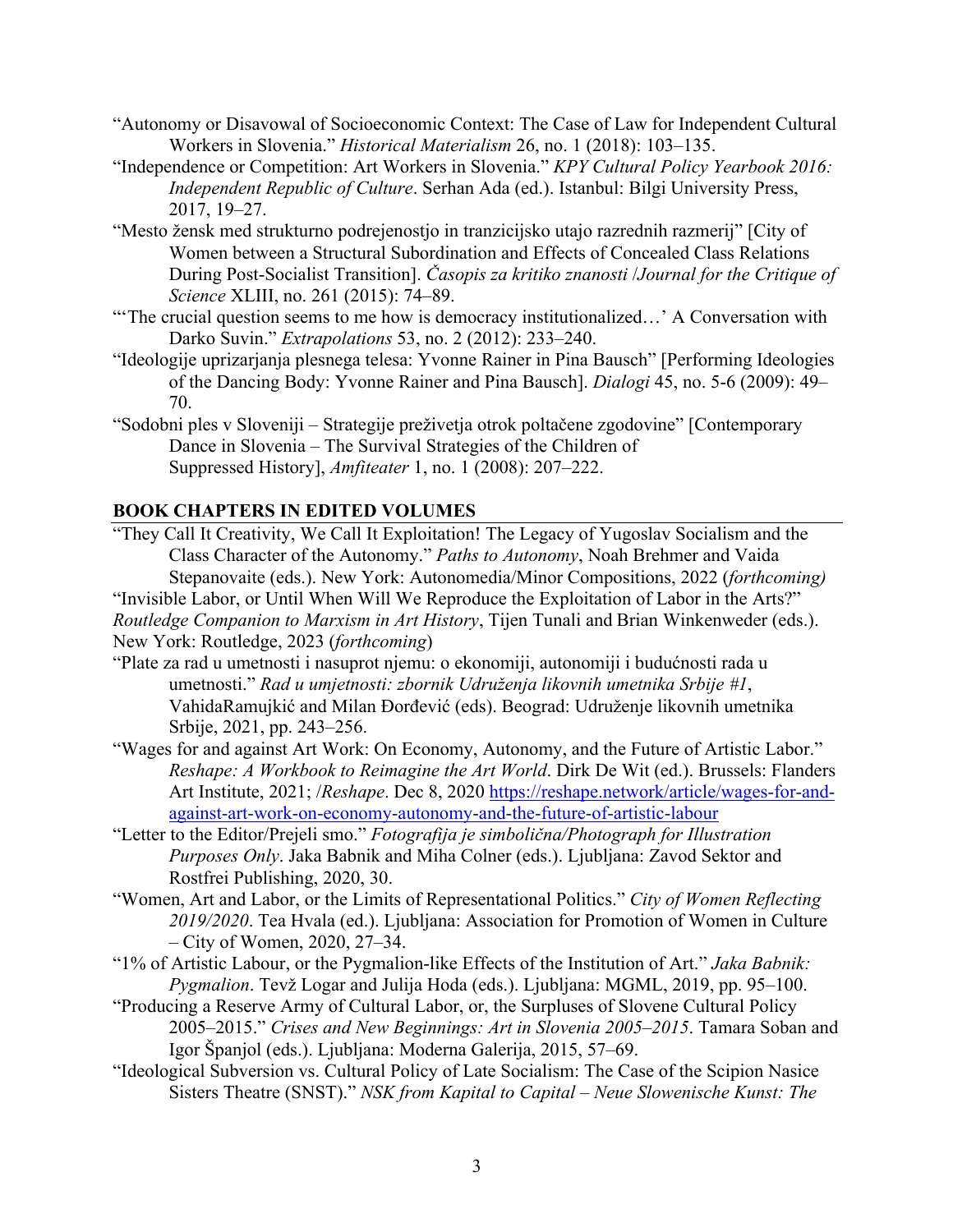*Event of the Final Decade of Yugoslavia*. Zdenka Badovinac, Eda Čufer, and Anthony Gardner (eds.). Ljubljana/Cambridge, Mass.: Moderna Galerija/MIT Press, 355–365.

- "At the Crossroads of the Slovenian Independent Cultural Scene." *Exit Europe – New Geographies of Culture*. Katarina Pavić and Milica Pekić (eds.). Zagreb: Savez udruga Klubtura/Mreža Clubture, 2011, 86–99.
- "Jaz sem v gibu s teboj. Slovenski sodobni ples med gibom in telesom" [I Am With You in Movement. Slovene Contemporary Dance Between the Movement and the Body]. *Sodobne scenske umetnosti* [Contemporary Performing Arts]. Bojana Kunst and Petra Pogorevc (eds.). Ljubljana: Maska, 2006, 258–273.

# **NON-PEER-REVIEWED ARTICLES AND SHORTER ESSAYS**

- "Nema para nema frke: pismo neplaćenom umetniku/umetnici [No Money No Problem: A Letter to the Unpaid Artist]," *Manek*, no. 10 (2021): 14–19.
- "Artists strike against art institutions: A symbolic gesture or a strategic action? A Conversation between Sasha Pevak and Katja Praznik," *Garage Journal Media*, November 23, 2021, https://thegaragejournal.org/en/gj-media/comments/9
- "We Need to Talk About Labor Countering the Invisibility of Art Workers/ Moramo razgovarati o radu – borba protiv nevidljivosti radnika i radnica u umjetnosti," *GSG Magazine*, no. 4 (2021) (*forthcoming*)
- "Can You Afford to Be an Art Worker?" *University of Toronto Press Blog*, November 1, 2021, https://utorontopress.com/blog/2021/11/01/can-you-afford-to-be-an-art-worker/
- "Moterys, menas ir darbas: atstovavimo politikos ribos," *artnet.lt*, Feb 11, 2021, https://artnews.lt/moterys-menas-ir-darbas-atstovavimo-politikos-ribos-62212
- "Alternative Culture, Civil Society and Class Struggle/Alternativna kultura, civilna družba in razredni boj." *Maska – preforming arts journal*, vol. 35, no. 200c (2020): 58–69.
- "Paradoks neplaćenog umjetničkog rada: ljubav u ritmu eksploatacije [The Paradox of Unpaid Artistic Labor: Loving the Work of Art to the Beat of Exploitation]." *Slobodni filozofski*, 2019. Online.
- "Az avantgárdtól az alternatíváiig: a művészi munka az önigazgatói szocializmus idején Jugoszláviában [From the Avant-Garde to the Alternative: Artistic Labor and Autonomy of Art During Self-Managed Socialism]." *Eszmélet* – *a quarterly journal for social critique and culture*, no. 118 (2018): 176–199.
- "A Short Guide to Contemporary Art in Slovenia," *Artmargins Online*, January 5, 2010.
- "Between the Avant-garde, Modernism and Amateurism: a Fragmentary History of Contemporary Dance in Ljubljana in the 1960s and the 1970", *Maska – performing arts journal* XXIV, no. 123–124 (2009):68–84.
- "Theatre, Emancipation and Political Power: Two Cases From the Past", *Chto Delat* (Theater of Accomplices), no. 08–32 (2011):13–14.
- "Body in Loops" [Nazankano telo] in Elizabeth Grosz, *Neulovljiva telesa: h korporealnemu feminizmu*, [Slovene translation of *Volatile Bodies: Toward the Corporeal Feminism*], Ljubljana: Zavod Emanat, 2008, 5–15.
- "Performing the History of Contemporary Dance" [Uprizoriti zgodovino sodobnega plesa], in Mark Franko, *Plesati modernizem/Uprizarjati politiko* [Slovene translation of *Dancing Modernism/Performing Politics*], Ljubljana: Zavod EN-KNAP, 2006, 7–14.

# **ARTICLES IN EXHIBITON AND FESTIVAL CATALOGUES**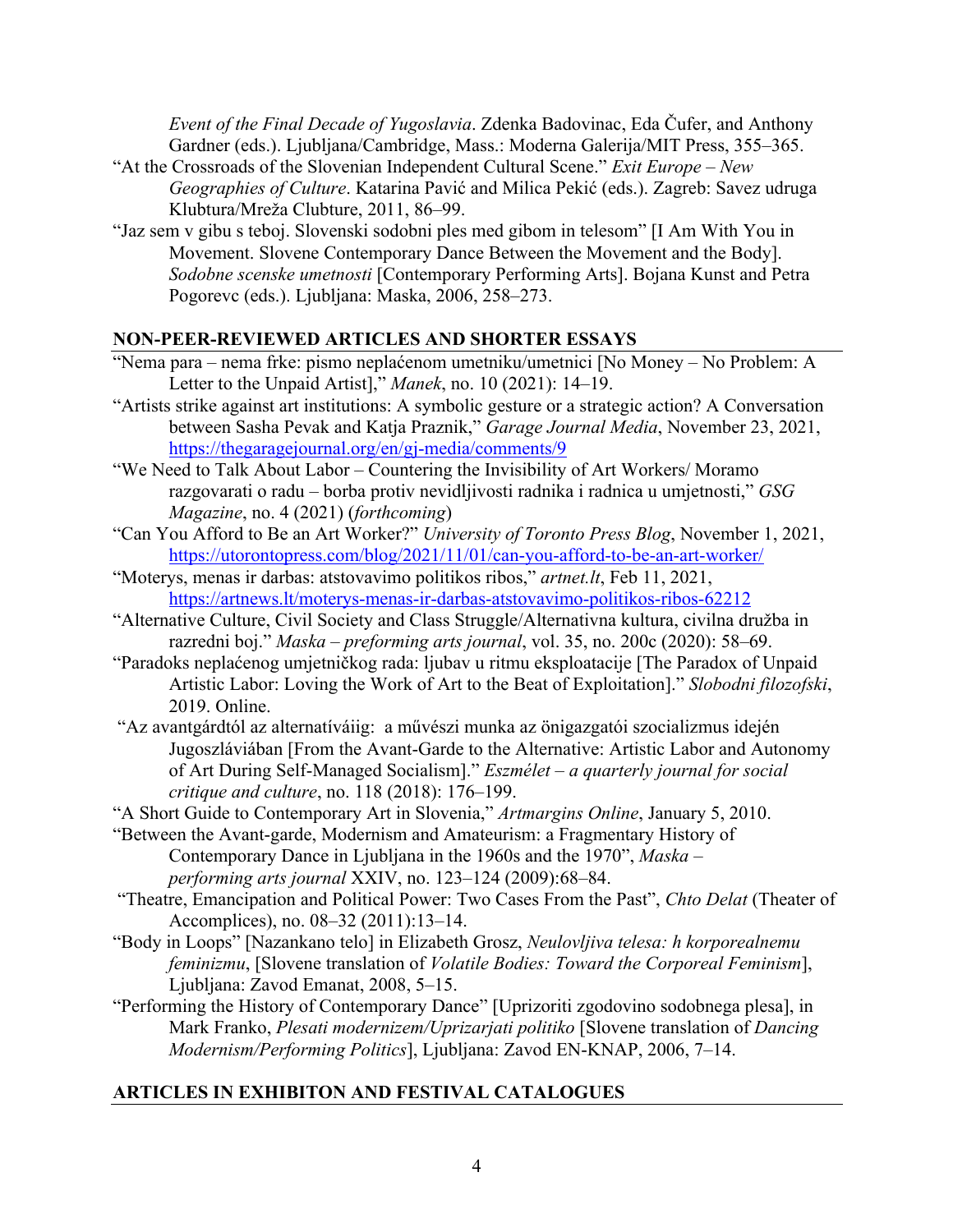- "The Trouble With Autonomy or the (Self)exploitation of Artistic Labor." *This is Work*. Fictional Collective (eds.). 2015. Online.
- "Non-transformation of Cultural System and Cultural Policy/Odsotnost transformacije kulturnega sistema in kulturne politike" and "Absence of History/Odsotnost zgodovine." *The Glossary of the Present and Presence/Pojmovnik sedanjosti in prisotnosti*. Zdenka Badovinac, Bojana Piškur, Igor Španjol (eds.). Ljubljana: Moderna Galerija, 2012, pp. 90–91, 30–31 and 57–58, 31–32.
- "What we talk about when we talk about humankind." *Jaka Babnik, We Are Dogs*. Ljubljana: Rostfrei Publishing, 2012, 7.
- "Teorija za šankom" [The Bar Theory]. *Humor Works Reader*. Katja Kobolt and Dunja Kukovec (eds.). Ljubljana: Association for Promotion of Women in Culture – City of Women, 2–3.

### **TRANSLATIONS FROM ENGLISH TO SLOVENE**

- Eda Čufer, "Uživaj, zlorabi me, sem tvoj umetnik spomeniki in ruševine kulturnih politik" [Enjoy Me, Abuse Me, I Am Your Artist: Cultural Politics, Their Monuments, Their Ruins], *Maska* 23, no. 117–118 (2008): 17–35.
- *Pierre Bourdieu v Alžirji: pričevanja (podobe) izkoreninjenosti* [Pierre Bourdieu in Algeria. Testimonies of Uprooting]. Marina Gržinić (ed.). Celje: Galerija sodobne umetnosti, 2005.

### **PERFORMING ARTS CRITICISM AND POLITICAL JOURNALISM**

2003–2009 dance and theatre critic for *Dnevnik*, national daily newspaper

2008 political commentaries for *Terminal* on Radio Študent Ljubljana (89.3 FM)

### **INVITED LECTURES**

- "The Contradictions of the 1980s Alternative Art in Socialist Yugoslavia," Central European Research Institute for Art History, Budapest, Hungary, June 14, 2022 (*forthcoming*).
- "Feminist Critique of Reproductive Labor as a Vantage Point for the Critique of Creative Labor (panel discussion with Dr. Emilia Barna)" University of Technology and Economics, Budapest, Hungary, June 16, 2022 (*forthcoming*).
- "They Call It Creativity, We Call It Unwaged Labor," Universität der Künste, Institut für Kunst im Kontext/University of Art, Institute for Art in Context Berlin, Germany, November 29, 2021.
- "Art and Labor: Between the Call of a Muse and the Promise of a Union," Academy of Dramatic Arts, University of Zagreb, Mikropolitike/Curating in Context Speaker Series**,** September 22, 2021.
- "From Cultural Workers to Socialist Entrepreneurs the Dissolution of Art as Labor," Indigo Festival, Ljubljana, Slovenia, conference Precarity or Self-Management, 100 Years – 200 Issues of *Maska*, Sept 10, 2020.
- "Political Economy of Art: A Discussion with Katja Praznik and Sezgin Boynik," Kuda.org. Center for New Media, Novi Sad, Serbia, Vectors of Collective Imagination in Art Conversation Series, July 28, 2020.
- "Invisible Labor of Art: A Contribution toward a Labor Equity in the Arts," Lokomotiva Centre for New Initiative in Arts and Culture, Skopje, Macedonia, Contemporary Culture and Cultural Policy Lecture Series, June 24, 2020.
- "Art as Labor: A Feminist Approach to a Disavowed Economy of Art"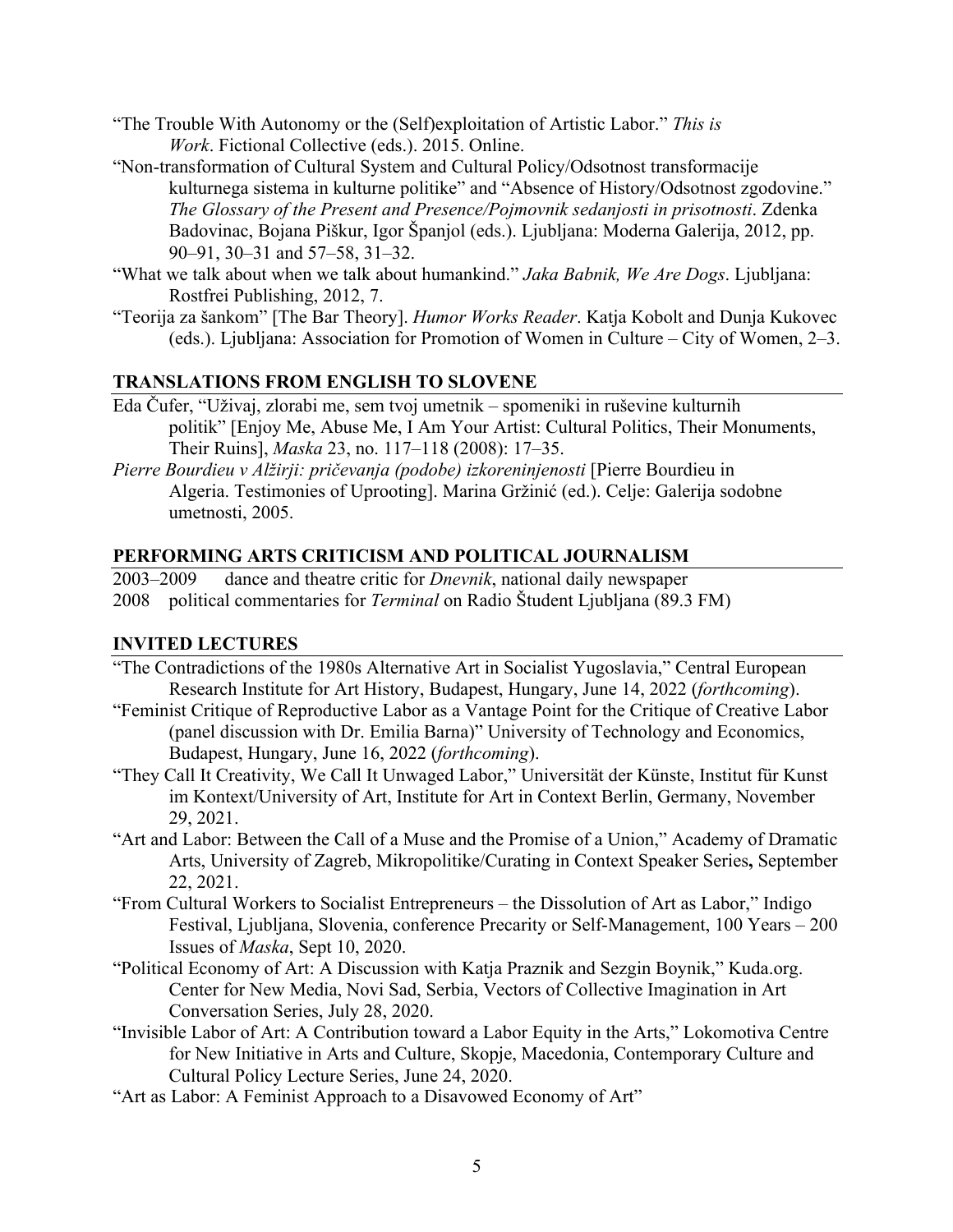Centar za ženske studije/Center for Women's Studies, Zagreb, Croatia, June 25, 2020 "Wages for Art Workers – Confronting the Paradox of Unpaid Labor in the Arts."

Dansehallerne, Copenhagen, Denmark, Innovative Leadership Speaker Series, December 17, 2019.

- "Feminist Politics and Artistic Labor." 25<sup>th</sup> International Festival City of Women Festival (Mesto žensk), Ljubljana, October 10, 2019.
- "The Paradox of Unpaid Artistic Labor: Loving the Work of Art to the Beat of Exploitation." Centar za ženske studije/Center for Women's Studies, Zagreb, Croatia, June 10, 2019.
- "From the Avant-Guard to the Alternative: artistic labor and autonomy during socialism." AGRFT Academy for Theatre, Radio, Film and Television, University of Ljubljana, Slovenia, May 25, 2017.
- "Unpaid artistic labor and post-socialist transition." Multimedia Institute MAMA, Zagreb, Croatia, May 23, 2017.
- "Independence or Entrepreneurship? Cultural workers in Slovenia." University of Maribor, Slovenia, May 22, 2017.
- "Producing a Reserve Army of Cultural Labor, or, the Surpluses of Slovene Cultural Policy 2005–2015." *Crises and New Beginning: Art in Slovenia 2005–2015,* Museum of Contemporary Art Metelkova, Ljubljana, Slovenia, Jan 28, 2016.
- "Wages for Art Workers: Strategies confronting unpaid artistic labor in Slovenia and USA." Social Center Xaspel, Sofia, Bulgaria, New Left Perspectives Speaker Series, June 7, 2015.
- "Artists as workers: Autonomy, Precarity and the Politics of Unpaid Labor." Zurich University of the Arts [Zürcher Hochschule der Künste], *Practices and Artistic Intervention* Speaker Series, Zurich, Switzerland, September 22, 2014.
- "Artist as Cultural Worker." Institute A.V.A., Ljubljana, Slovenia, March 15, 2012.
- "Pina Bausch: Confronting Body Norms." 15th International festival City of Women, Ljubljana, Slovenia, October 10, 2009.
- "Dance and Ideologies of Body: Rainer, Bausch, Delak." Seminar of Contemporary Performing Arts, Cankarjev dom Ljubljana, Slovenia, March 10, 2008.

#### **PRESENTATIONS AT CONFERENCES AND UNIVERSITY AT BUFFALO**

- "Countering the Invisibility of Art Work Through Social Reproduction Perspective: The Case of Yugoslav Art Workers" for "Socialism or Barbarism VII: New Approaches to Historical Materialism in Balkan History," 54rd ASEEES Annual Convention, Nov, 2022 (*forthcoming*)
- "Socialism or Barbarism VI: Book Discussion: 'Art Work: Invisible Labor and the Legacy of Yugoslav Socialism' by Katja Praznik," speaker, 53rd ASEEES Annual Convention, Dec 2, 2021. Online.
- "Socialism or Barbarism IV: Was Socialism Good For Women? I & II: Socialism, Women, and Social Reproduction," chair and co-organizer, 53<sup>rd</sup> ASEEES Annual Convention, Dec 1 and 3, 2021. Online.
- "Between a Marxist Call for the Emancipation of Labor and the Avant-Garde Attack on the Autonomy of Art," 5th International Conference Socialism on the Bench – Antifascism, Pula, Croatia, Sept 30 – Oct 2, 2021.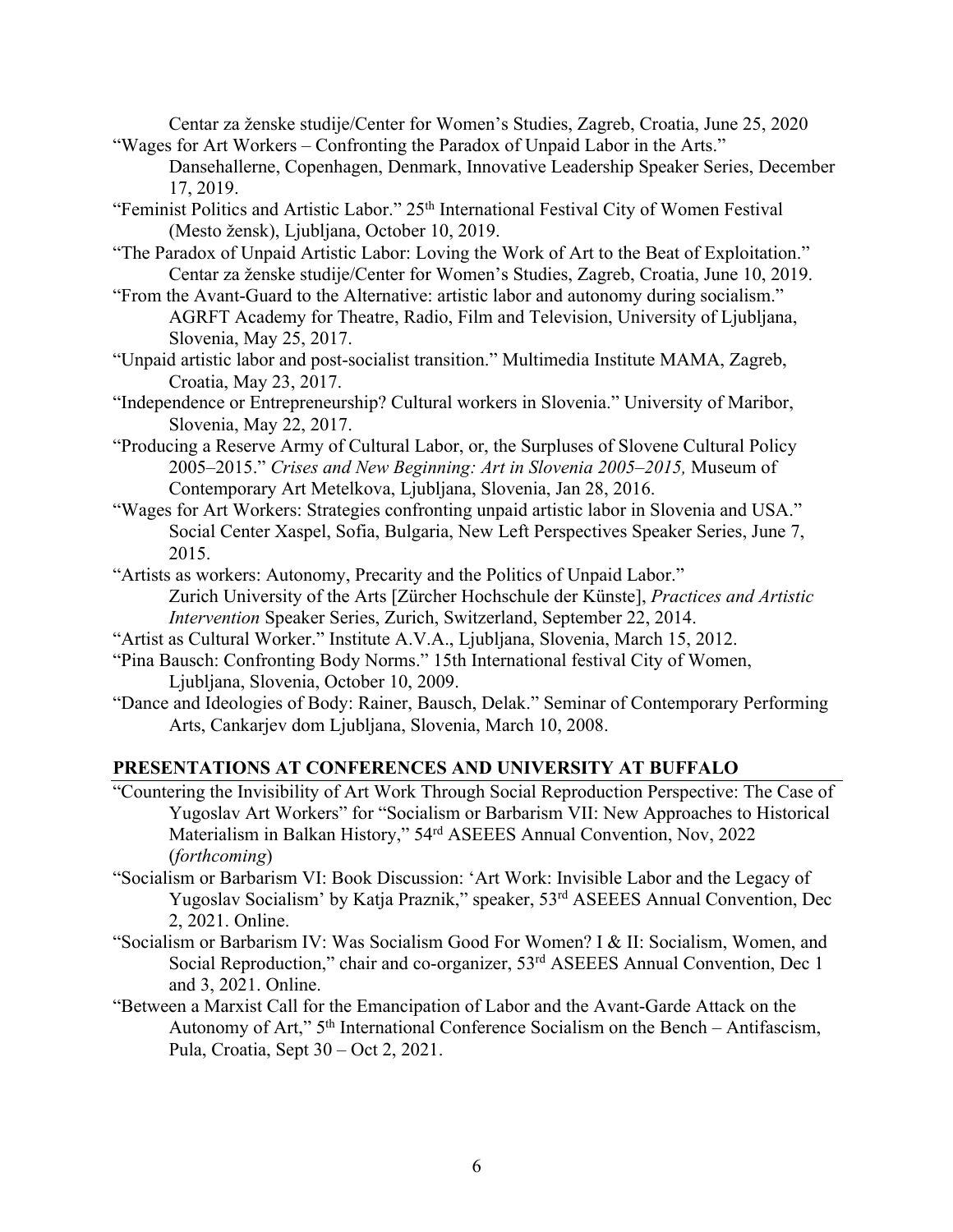- "How Long Will the Theory of Art Reproduce the Exploitation of Labor in the Arts?", International Colloquium Art Through Theory, Faculty of Arts Ljubljana/Založba \*Cf., Ljubljana, Slovenia, Sept 16, 2021.
- "Art Work versus Women's Work and the Legacy of Socialist Yugoslavia." 109<sup>th</sup> Annual CAA Conference, Feb 10, 2021. Online.
- "Theory of the Commons" (panel discussion participant), Commoning Art & Culture Webinars, Culture of Solidarity series, Solidarity Economy Center, Budapest, Feb 4, 2021.
- "Bourgeoise Ideologies and Unpaid Labor in the Arts: The Case of Yugoslavia." 52nd ASEEES Annual Convention, Nov 7, 2020. Online.
- "Theorizing Yugoslavia: Class, Coloniality, Gender, Race," round table participant. 52<sup>nd</sup> ASEEES Annual Convention, Nov 8, 2020. Online.
- "Art as Labor and the Legacy of Yugoslav Socialism." 10<sup>th</sup> ICCEES World Congress, Montreal, CA, Aug 2020 (*postponed*)
- "Art Workers in Yugoslavia and the Paradox of Unpaid Artistic Labor." 51st ASEEES Annual Convention, San Francisco, CA, Nov 2019.
- "Yugoslav and Post-Yugoslav Cultural Spheres: Connections, Debates Policies." ASEEES Summer Convention, University of Zagreb, Croatia, June 2019.
- "This Could Be the Place: State of Emergency Symposium." University of Waterloo, ON, Canada, June 2018
- "Artistic Labor and Monetary Value." MoneyLab #5 Symposium: Matters of Currency, Hallwalls, Buffalo, NY, April 2018.
- "Exceptionality, Entrepreneurship and Exploitation: Post-Socialist Transformation of Art Workers." 36<sup>th</sup> International Labor Process Conference, Univeristy of Buenos Aires, Argentina, March 2018.
- "Roundtable: Immaterial and 'Wasteful' Artistic Labor." MeCCSA (Media Communication & Cultural Studies Association) Annual Conference, London South Bank University, Jan 2018.
- "The Paradox of Unpaid Labor in the United States," Humanities Institute Scholars at Hallwalls, Buffalo, NY, Dec 2017
- "Art Workers: Yugoslav State, Cultural Policy and Transgression." 49th ASEEES Annual Convention, Chicago, IL, Nov 2017.
- "Artistic Labor During Self-Managed Socialism: From Avant-Garde to the Alternative." 53rd ITH – International Conference of Labor and Social History, Linz, Austria, September 2017.
- "Unpaid Artistic Labor Under Neoliberalism: Transforming Cultural Workers into Cultural Entrepreneurs in Post-Socialist Slovenia." 13th Conference of the European Sociological Association, Athens, Greece, August 2017.
- "Contradictions of the Ideological Subversion and Cultural Politics of Late Socialism: The Case of the Scipio Nasice Sisters Theatre (SNST)." University at Buffalo, Center for European Studies, February 3, 2015.
- "(Neo)liberalization of Cultural Policies for Artistic Labor: The Continuity of Market Measures from Socialism to the Post-Socialist Era." 8th International Conference on Cultural Policy Research, University of Hildesheim, Germany, Sept 2014.
- "The Autonomy of Artistic Labor and the Obfuscation of Class Relations: The Slovenian Cultural System from the 1980s to the Present" Historical Materialism conference, York University, Canada, May 2014.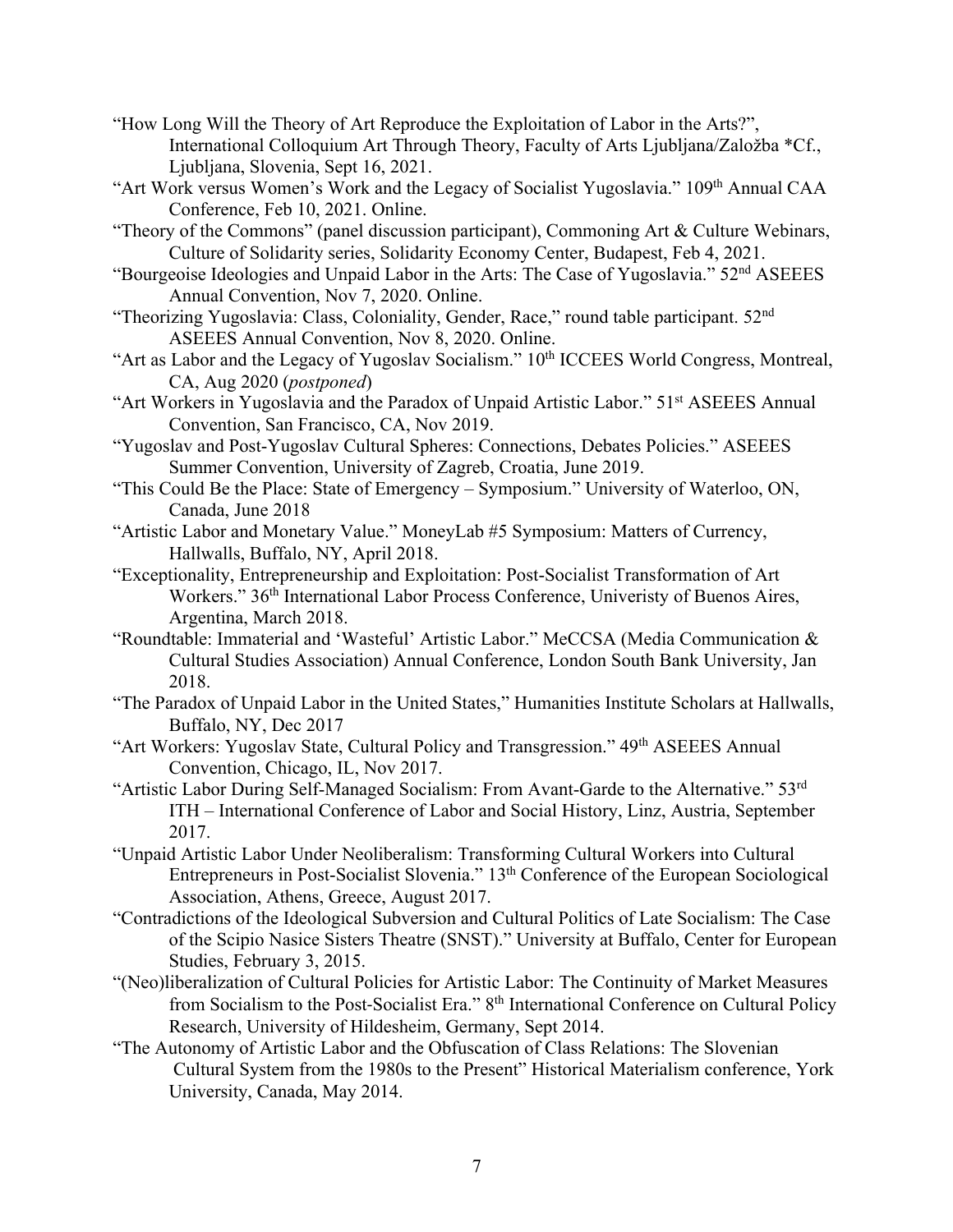- "Welfare or precarity? The History of Cultural Legislation for Artistic Labor and the Escalation of Class Differences in the Cultural System: The Slovenian case" Mayday School: Classes on the Periphery, Institute for Labor Studies, Ljubljana, Slovenia, May 2014.
- "Autonomy or Disavowal of Socioeconomic Context: The Case of Law for the Independent Cultural Workers in Slovenia." American Comparative Literature Association (ACLA) Annual Meeting, New York University, March 2014.
- "Autonomy or Disavowal of Socioeconomic Context: The Precarity of Cultural Workers in Slovenia since the 1980s." University at Buffalo, Humanities Institute New Faculty Speaker Series, October 9, 2013.

"'Solidarity in Surplus': The Case of Precarious Cultural Workers in Slovenia." *Rethinking Marxism Conference*, University of Amherst, Mass., Oct

### **EDITORIAL WORK**

Associate Editor, *Cultural Policy Yearbook 2016: Independent Republic of Culture*, Istanbul: Bilgi University Press, 2017

Editor in Chief, *Maska – performing arts journal*, vols. 22–24, 2007–2009

# **TEACHING**

Arts Management Program, University at Buffalo *\*all of these courses I designed or redesigned\* Graduate level:*

AAP 507: Special topics: Art, Economy, and Labor

AAP 501 Why Manage the Arts?

AAP 502 Arts Management and Society

AAP 508 Cultural Policy and Diplomacy

AAP 509 Research in Arts Management

AAP 517 Study Abroad: Mainstreaming Emigrants or Tourists? Towards a new relationship between cultural and integration policies – cultural offerings in a demographically changing environment (Vienna, Austria, 2014)

### *Undergraduate level:*

AAP 101 Introduction to Arts Management

AAP 401 How to Make a Living as an Artist (*awaiting approval*)

# **OTHER PROFESSIONAL EXPERIENCE**

| 2010-2012 | Project manager and grant-writing consultant for <i>Platform for South East Europe</i> |
|-----------|----------------------------------------------------------------------------------------|
|           | and Regional Hub of the Balkan Incentive Fund for Culture, Asociacija                  |
|           | (Ljubljana, Slovenia), European Cultural Foundation (Amsterdam, Netherlands),          |
|           | Ministry of Culture of the Republic of Slovenia.                                       |
| 2010-2011 | Moderator, organizer and concept developer of "Open institutions – in search of        |
|           | new models for collaboration between public institutions and NGOs in culture:          |
|           | workshop and public discussion." Asociacija, Ljubljana, Slovenia.                      |
| 2009-2010 | Project manager for <i>Networking and Capacity Building of NGOs in culture</i> .       |
|           | Asociacija, Ljubljana, Slovenia.                                                       |
| 2008-2009 | Concept developer and project manager of the research project "Performing              |
|           | Visual, Performing Life archive of interdisciplinary art practices and social          |
|           | context in Slovenia from 60s to 80s." Maska, Ljubljana.                                |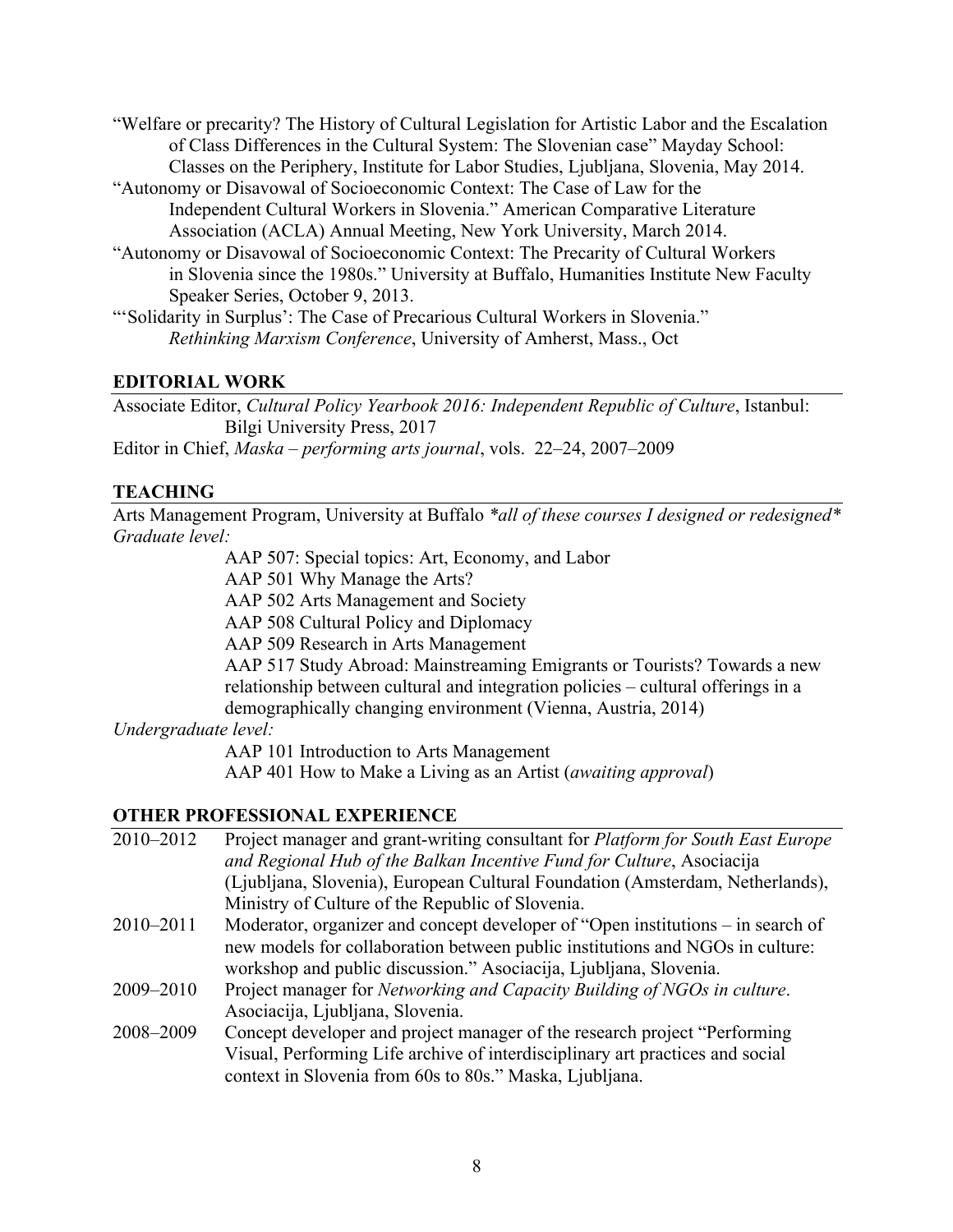2007 Concept developer and project manager of the project "Aesthetics and politics of the dancing body through time: 9-days residency with American professor and choreographer Mark Franko." Zavod EMANAT, Ljubljana

### **INTERNATIONAL COMMITTEE/CONSULTANCY WORK**

2009–2011 Member of the "Working group for systemic regulation of the NGOs in culture" at the Ministry of Culture of the Republic of Slovenia 2009–2011 Member of the "Project group for relations' management between city municipality of Ljubljana, NGOs and independent artists" at the Municipality of Liubliana. 2010–2011 Member of the Golden Bird Award Committee for the young innovative artists 2009 – 2010 Member of the "Expert group for the Institutionalization and networking of contemporary dance in Slovenia" at the Ministry of Culture of Republic of Slovenia and of the research team for the analysis "Institutionalization/networking of contemporary dance in Slovenia" 2005 Member of international jury for the project "Map XXL" organized by Pépinières européennes pour jounes artistes

# **WORK IN DANCE PERFOMANCES (selection)**

- Dramaturgy for Matija Ferlin *Sad Sam /Almost 6*/. Production: Ferlini Pula and Zavod EMANAT, Stara Elektrarna, Ljubljana, Slovenia, January 30, 2009.
- Dramaturgy and concept development for Maja Delak *Serata Artistica Giovanile*. Production: Zavod EMANAT and Cankarjev dom, Ljubljana, May 7, 2008.
- Dramaturgy for Maja Delak *Expensive Darlings* in production of Zavod EMANAT, Dance Theater Ljubljana, October 6, 2007.

# **FELLOWSHIPS AND AWARDS**

UB Humanities Institute Fellowship, Fall 2017–Spring 2018 UB Baldy Center Research Grant, Spring 2015 UUP Personal Development Award: Spr 2021, Spr 2019, Spr 2018, Spr 2016, Spr 2014

# **UB ARTS MANAGEMENT PROGRAM SERVICE**

| Spring 2022   | Convener of week-long seminar "From the Call of the Muse to the         |
|---------------|-------------------------------------------------------------------------|
|               | Promise of the Union: In Search of Fair Payment and Labor Equity in the |
|               | Arts," Mar 28–Apr 1                                                     |
| $2018 - 2021$ | Director of Graduate Studies                                            |
| $2012 - 2021$ | Admissions Committee, member                                            |
| 2018          | Hiring Committee for Assistant Director, member                         |
| 2016          | Hiring Committee for the Assistant to the Chair, member                 |
| 2015          | Hiring Committee for the Director, member                               |
| 2013-2015     | Organizer of Why Manage the Arts Speaker Series.                        |
|               | The series invited distinguished scholars and practitioners to address  |
|               | pertinent issues in the field of cultural policy and arts management.   |
| 2019          | Co-developer and convener of a seven-day study excursion "Neutrality of |
|               | Art Institutions", New York City and Washington, DC, May 6–12           |